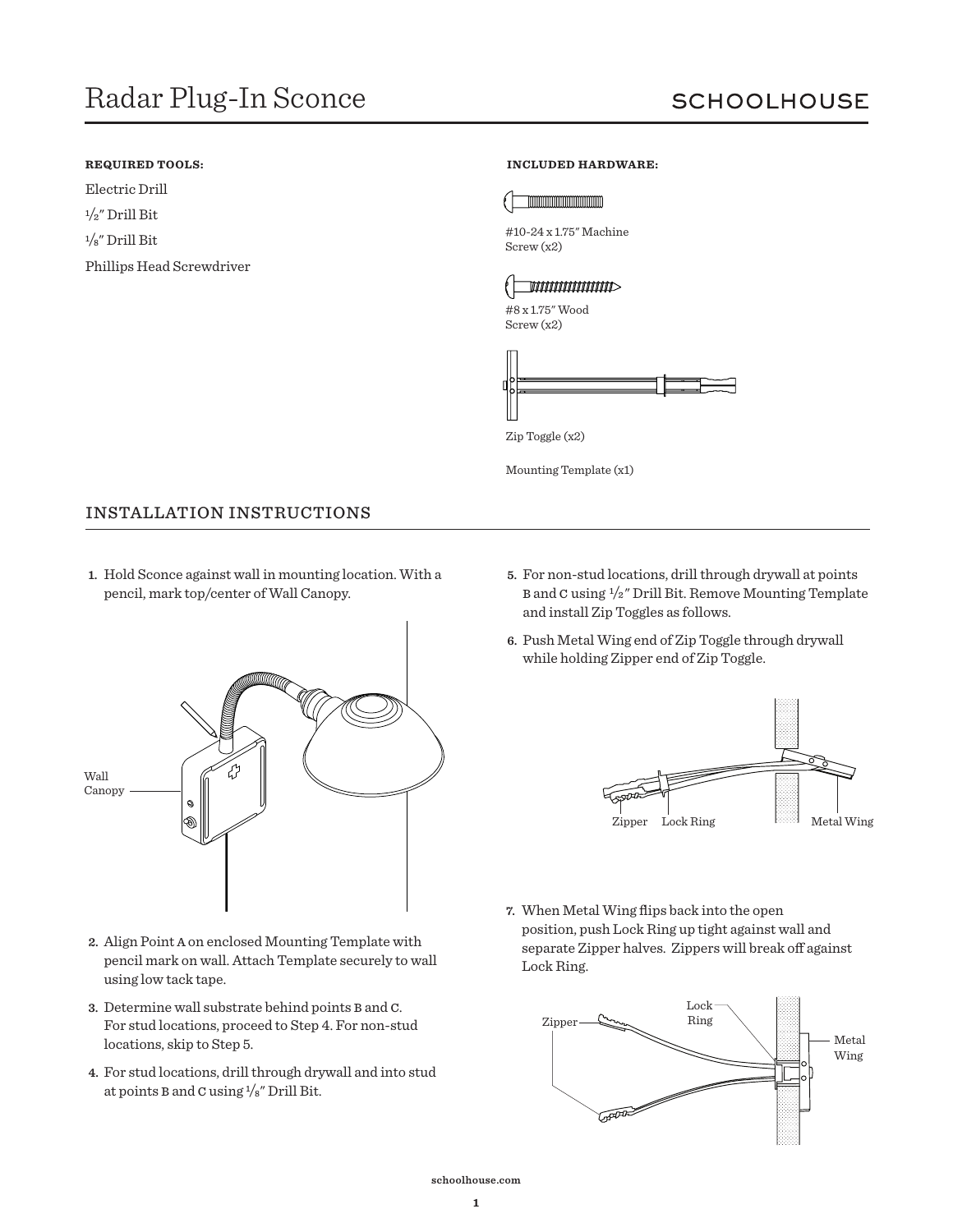- **8.** Thread Machine Screws into Lock Rings and/or Wood Screws into pre-drilled holes. Tighten with Phillips Head Screwdriver leaving screwheads 1/4" from wall.
- **9.** Align mounting bracket keyholes with Screws and slide Sconce down to mount. If Sconce is loose, remove from wall and tighten Screws. Install Sconce again to check fit. Repeat as necessary.